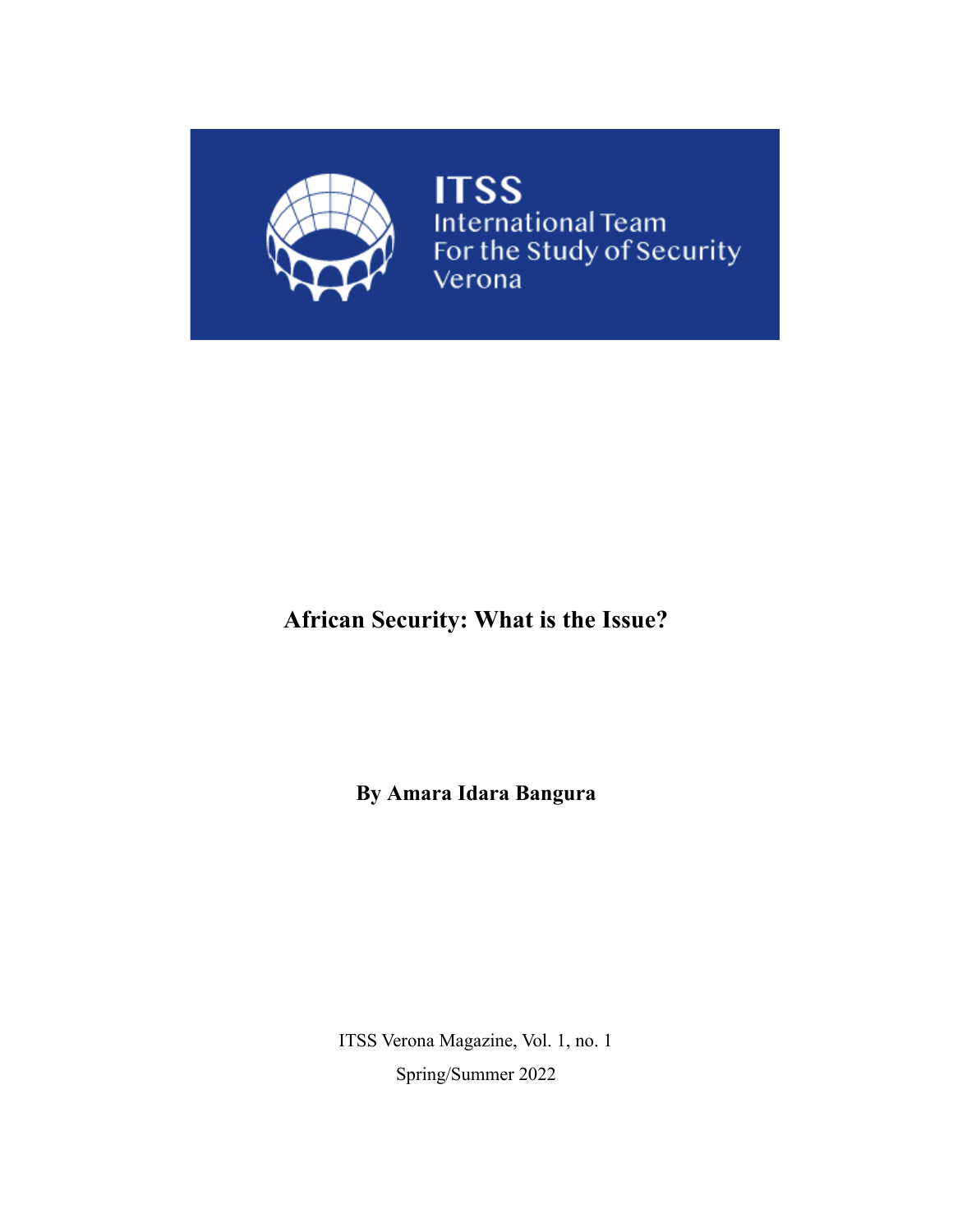# **African Security: What is the Issue?**

Amara Idara Bangura

**To cite this article**: Amara Idara Bangura, *African Security: What is the Issue?,* ITSS Verona Magazine, Vol. 1, no. 1, Spring/Summer 2022.

**Keywords**: African Security, African Union, Terrorism, Non-state Actors, Multilateral peacekeeping

**ITSS Verona website**:<https://www.itssverona.it/itss-magazine>

**LinkedIn:** <https://www.linkedin.com/company/itss-verona/>

**Instagram:** [https://instagram.com/itss\\_verona?igshid=YmMyMTA2M2Y=](https://instagram.com/itss_verona?igshid=YmMyMTA2M2Y=)

**Twitter:** <https://twitter.com/itssverona>

**Published online**: June 18th, 2022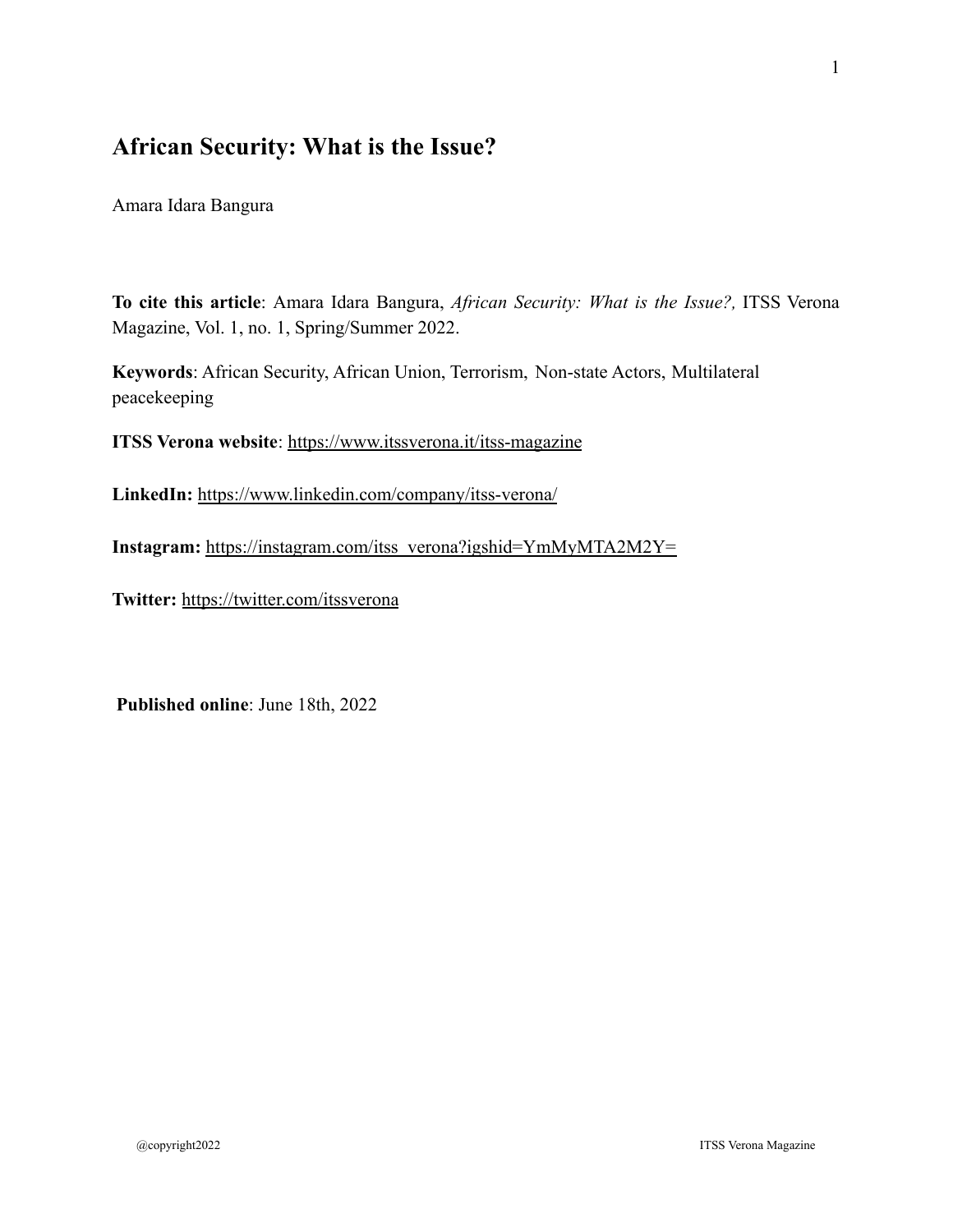**Abstract:** Peace and security are critical conditions for development and prosperity in the African Continent. Most African countries have suffered directly or indirectly from conflicts and crises within their states or from neighboring countries. The Continental body – African Union (AU) has often played an instrumental role with support from the United Nations (UN) in restoring peace and security to the region. Despite these efforts, the trend of insecurity has become persistent, especially in the Sahel region. The concentration of Extremist terrorist groups with strong trans-national criminal networks within ungoverned spaces in the Sahel continues to pose serious security challenges for the continent. The gap between most Sahelian governments and their citizenry is currently exploited by rogue non-state actors to undermine state stability in Africa. This situation has led to unconstitutional changes of governments in Burkina Faso, Chad, Guinea and Mali since 2020, compounding the security challenges in the continent. The threat of Extremist terrorism could only be minimized by addressing some fundamental issues that create the conditions for terrorism to strive. The AU should urge African leaders to address some social, economic and political gaps between their citizens and the state. The current military response cannot address the threat of terrorism in the Sahel.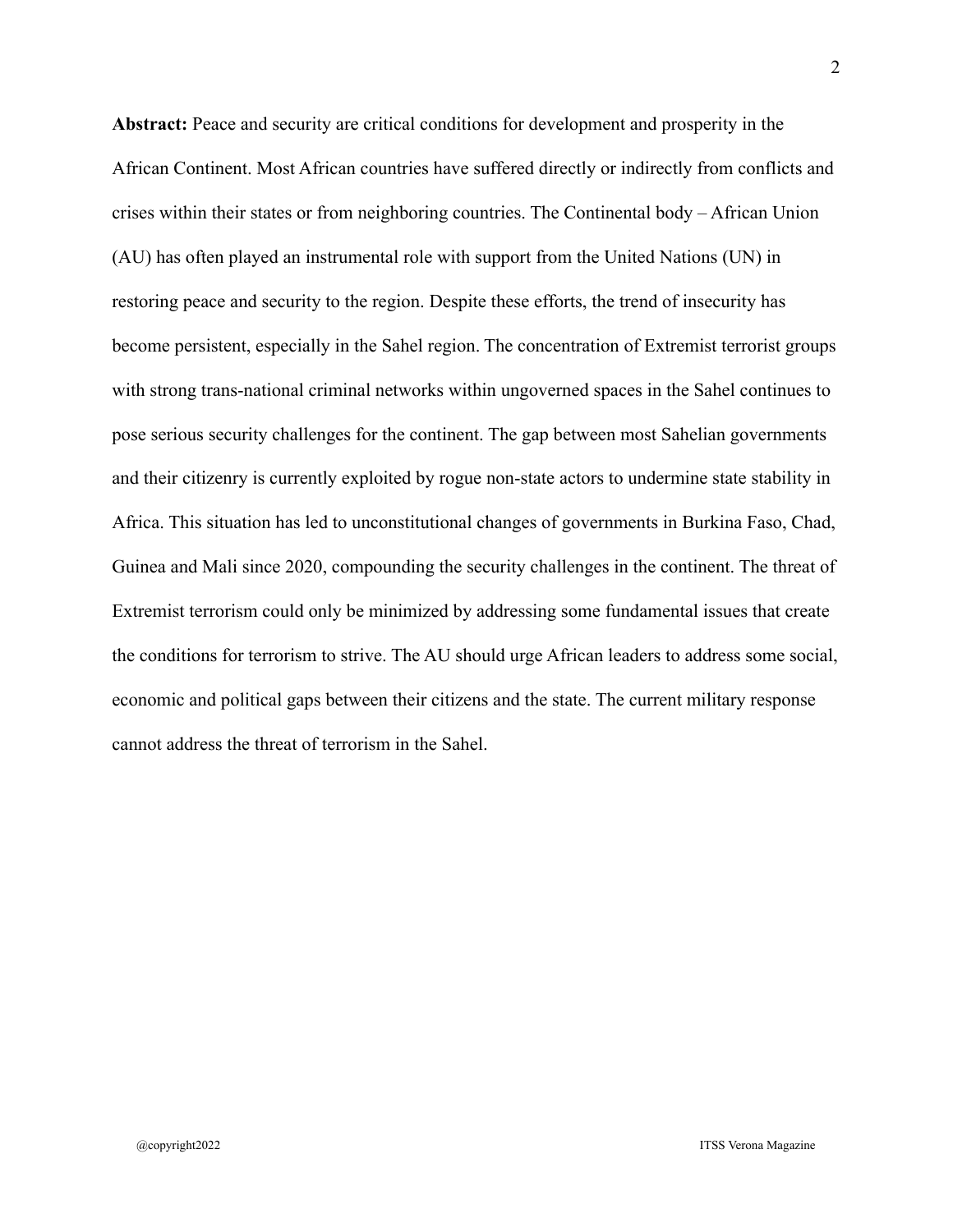The wave of Jihadist terrorism in Africa, coupled with election-related violence and recent military coups in Burkina Faso, Guinea, Guinea Bissau and Mali suggest that Africa's peace and security environment remain fragile.<sup>1</sup> Approximately half of the Continent has been afflicted by conflict with ongoing peace processes or post-conflict rebuilding efforts. The United Nations (UN) and the African Union (AU) and its Regional Mechanisms are in charge of conflict resolution in Africa. The UN has three out of its four largest peacekeeping missions deployed in Africa.<sup>2</sup> The International Community has shown support for the AU to assume responsibility for resolving conflicts in the continent and has occasionally pledged to help develop self-sufficient African security architecture to undertake Peacekeeping Operations. The AU demonstrated willingness early on to undertake continental peacekeeping in the following countries; Burundi (2004), Central Africa Republic (2014), Comoros (2007), Gambia (2017) Mali (2012), Somalia (2007) and Sudan (2005). However, enhancing AU's technical and institutional capabilities are key challenges that must be addressed if the AU is to be seen as a credible partner in delivering security and stability for Africans.<sup>3</sup>

Multilateral peacekeeping saw a paradigm shift in the Twenty-First Century due to the evolving character of conflicts, as well as the development of the new conflict management tools.<sup>4</sup> Thus, conflict-management in Africa often relied on understanding the root causes and identifying the appropriate response for its resolution. However, evidence suggests that AU is

<sup>1</sup> Ulf Engel and Porto João Gomes, *Towards an African Peace and Security Regime: Continental Embeddedness, Transnational Linkages, Strategic Relevance* (Abingdon, Oxon ;: Routledge, Taylor & Francis Group, 2016), 1.

<sup>2</sup> Thierry Tardy and Marco Wyss, "Changing Dimensions of International Peacekeeping in Africa," in *Peacekeeping in Africa: The Evolving Security Architecture* (London: Routledge, 2015), 17.

<sup>3</sup> Hany Besada, *Crafting an African Security Architecture Addressing Regional Peace and Conflict in the 21st Century* (Burlington, VT: Ashgate, 2010), xxii-xxiii.

<sup>&</sup>lt;sup>4</sup> See note 1.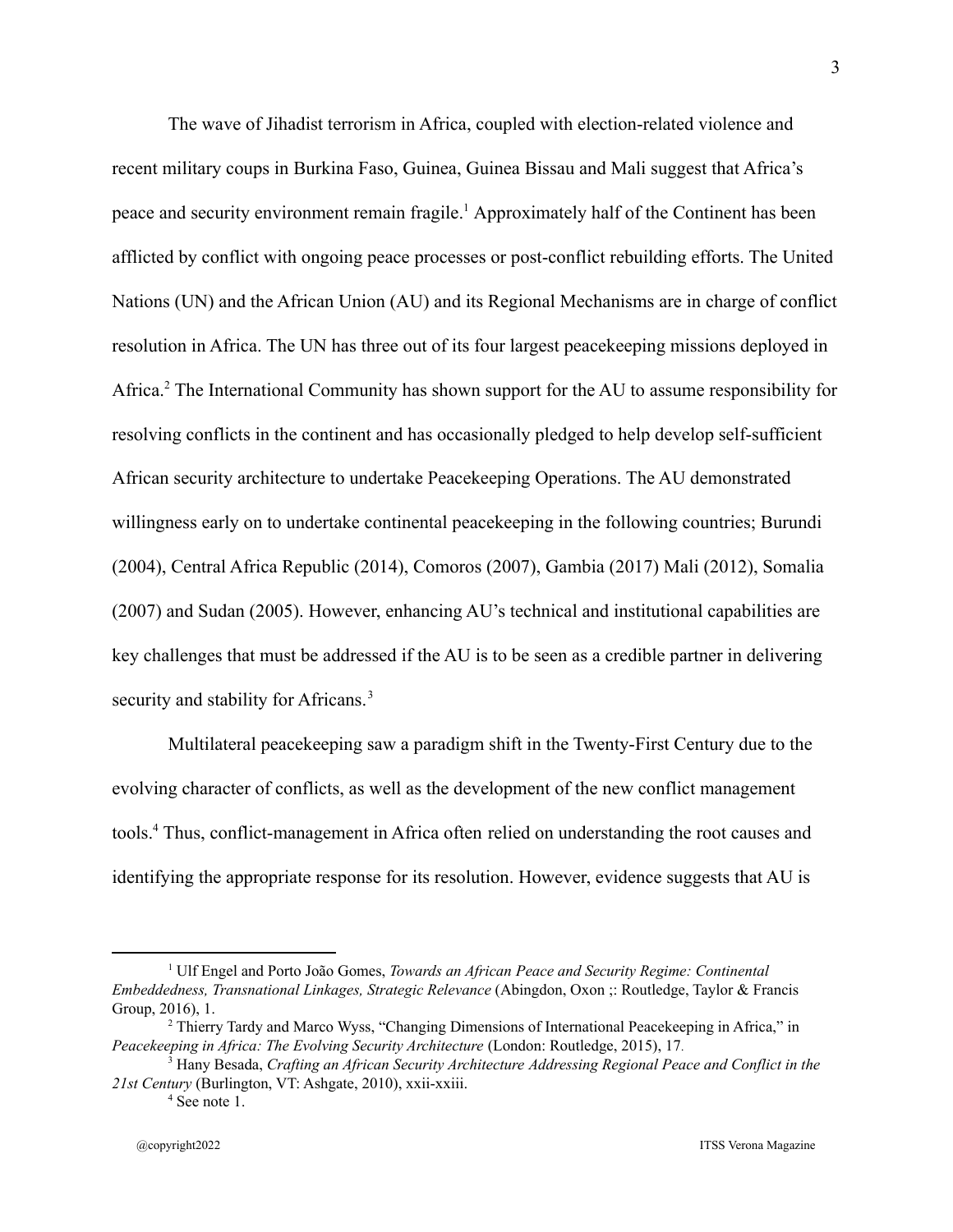incapable of implementing a comprehensive peacekeeping project that addresses the factors responsible for these crises. Timothy Murithi summarized this modern framework thus: "Peacebuilding and development are complementary and mutually inclusive processes that seek to promote social justice, economic equity and political inclusion."<sup>5</sup> These themes are the fault lines that most often give rise to conflicts in Africa. Thus, military instruments alone cannot deliver security and stability without some comprehensive bottom-up agendas in which; security, governance and socio-economic factors are addressed simultaneously.<sup>6</sup> All AU's peacekeeping missions have relied heavily on a top-down approach with limited emphasis on co-opting bottom-up strategies. The UN and AU continue to struggle with this same strategy in their efforts to deliver peace and security in Africa. These efforts are met by serious challenges that risk any chance for success. It is important for the AU to re-think its approaches in responding to the African crisis.

#### **African Union Normative and Policy Framework**

The Normative and Policy Framework refers to "the values, norms, and principles upon which the institutions and mechanisms of the AU were built, and based on which and to whose realization these institutions and mechanisms operate."<sup>7</sup> The framework consists of three categories: first, the realization that social justice is an essential element of human development; second, good governance, human rights, rule of law and democracy should prevail; and third, peace and security as a fundamental requirement for achieving development and democracy. The

<sup>5</sup> Timothy Murithi, *The African Union: Pan-Africanism, Peacebuilding and Development*, (Hampshire: Ashgate : Publishing Limited, 2005), 40.

<sup>6</sup> Tardy and Wyss, *Peacekeeping in Africa,* 18.

<sup>&</sup>lt;sup>7</sup> Solomon A Dersso, "The Adequacy of the African Peace and Security Architecture to Deal with Serious Democratic Deficit," *African Security Review* 21, no.3 (2012): 4-23, [https://doi.org/10.1080/10246029.2012.660491,](https://doi.org/10.1080/10246029.2012.660491) 5.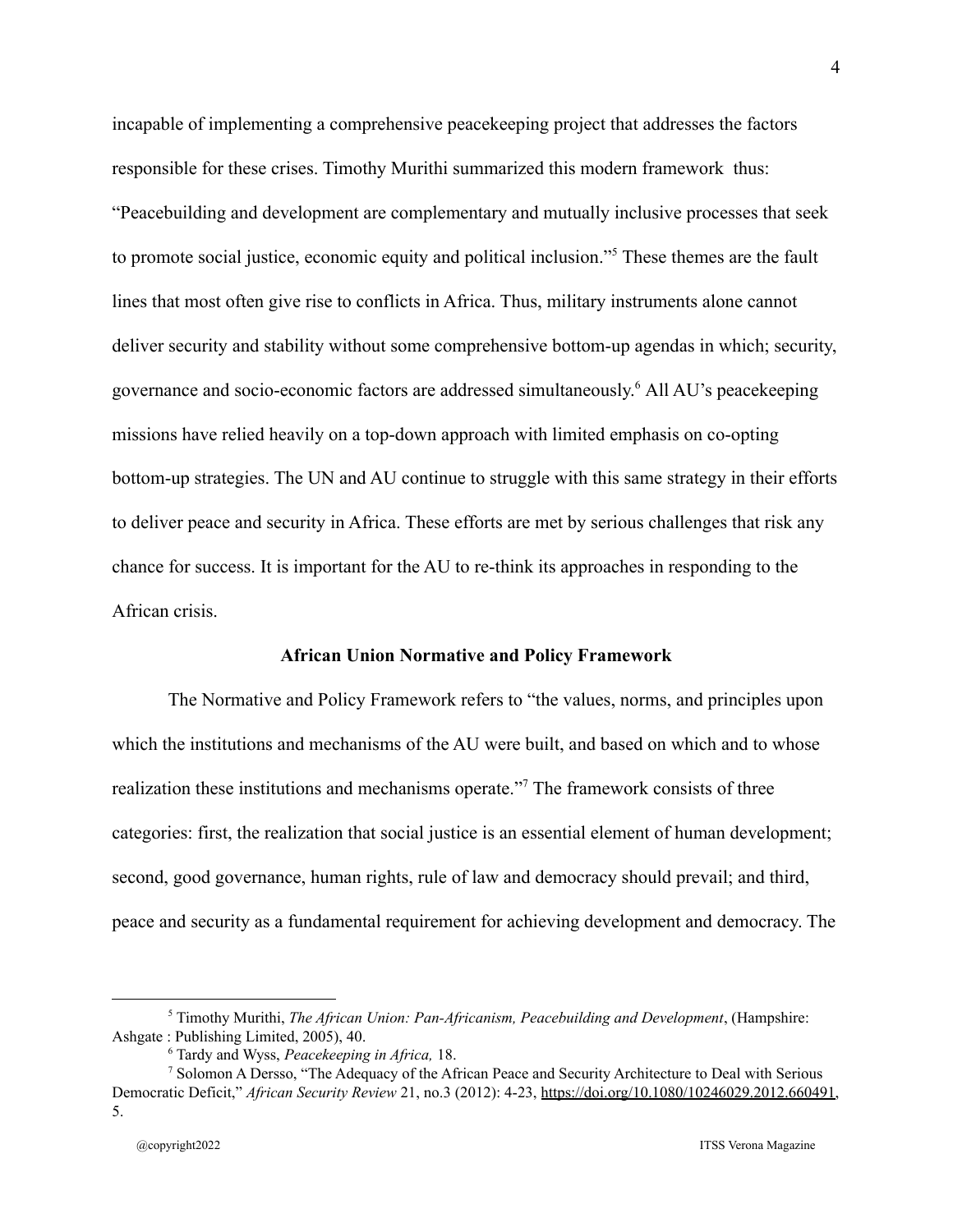first two categories are embedded in different instruments relating to the establishment of the AU, while the third is framed in the Protocol establishing the Peace and Security Council (PSC). Additionally, there are three legal and policy tools that support the framing of the AU's norms and values. First, is the Common African Defence and Security Policy (CADSP) which establishes the AU's commitment to social justice. It recognizes human security based on issues such as "the right to equal development, as well as, the right to have access to resources and the basic necessities of life."<sup>8</sup> The CADSP further identified poverty, corruption, inequitable distribution of resources as threats to peace, security and stability in Africa. Promoting social justice to ensure balanced economic development is a fundamental principle and value underlying the CADSP. $9^9$  The second instrument is embodied in the AU's Constitutive Act, signed by the African Head of States in Sirte – Libya on 1 July 2000. Article 4 of the Act listed the founding principles, norms and values upon which the AU and its African Peace and Security Architecture (APSA) are established. Those which relate to this category include; "human rights, sanctity to human life, democratic principles, good governance, rejection of impunity and unconstitutional change of government and the right of the AU to intervene in a member state in case of grave circumstances."<sup>10</sup> The third is the Protocol establishing the PSC (2004), charged with the responsibility to develop institutions that could prevent, manage and respond to conflicts arising from the first two policy instruments. The protocol also established APSA's constituents' pillar institutions and mechanisms across the continent.<sup>11</sup>

<sup>8</sup> See note above, 9.

<sup>&</sup>lt;sup>9</sup> Tchioffo Kodjo, "Solemn Declaration on a Common African Defence and Security Policy-African Union - Peace and Security Department," African Union,Peace and Security Department, March 14, 2012,

<sup>10</sup> Makinda and Okumu "The Constitutive Act of the AU, Articles 3(g) and (h)" in *The African Union,"* <http://www.peaceau.org/en/article/solemn-declaration-on-a-common-african-defence-and-security-policy>, 85-87.

<sup>11</sup> Dersso, *African Security Review*, Vol 21, no.3 (2012): 12. 2008, 126.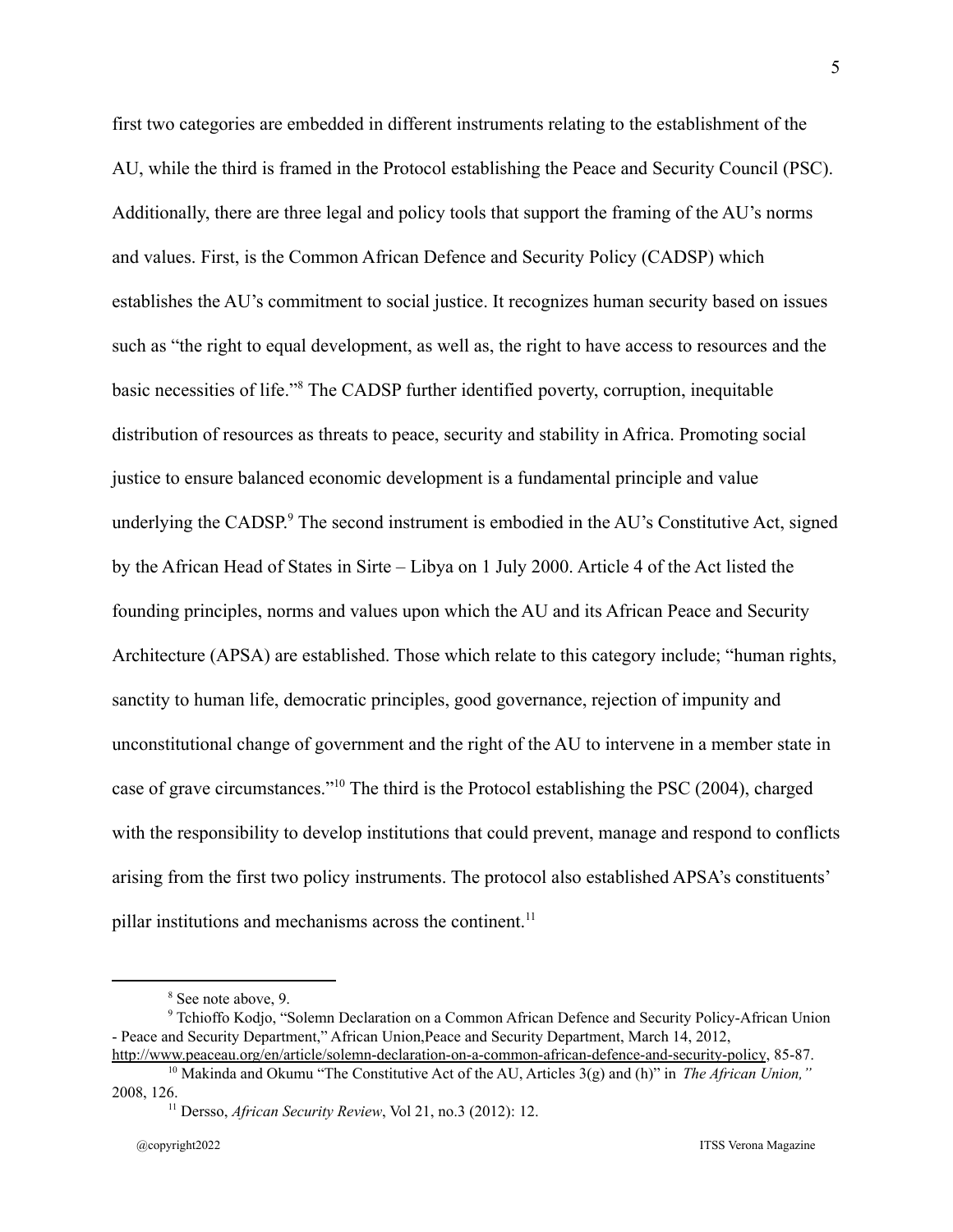The CADSP considers a violation of AU's norms as a common security threat. This security interdependence is reflected in the AU's objective and goals, as well as, in its principles and values. The AU believes that a threat or aggression (internal or external) against an African nation is deemed to be a threat or aggression to the  $AU$ .<sup>12</sup> In essence, any failure of its member states to conform to or violate the commitments relating to the first two categories of norms and their legal and policy instruments is regarded as an attack on the peace and security of the continent. These principles, norms and values as spelled out in several instruments of the AU are the basis upon which the AU could employ its APSA on conflict prevention, management and resolution with or without the consent of member states. However, the inability of member states to safeguard and promote the first two categories of norms and their inherent violations, coupled with the lack of political will on the part of the AU to implement the Article (4h) and (4j) of its Constitutive Act, laid the conditions for conflicts to strive in Africa. Where deficits exist in the socio-economic order and governance under which people live, it is obvious that political stability, peace and security cannot be guaranteed. The continuing violations of these norms represent the major cause of conflicts in Africa. In effect, resolving Africa's conflicts and providing a peaceful, secure and stable environment demands enforcing these policy instruments on member states by the AU. Thus, the covenant established between the AU and African people is broken by member states of the AU. These norms have turned out to be the root causes of conflict in the continent. The recent coups in Mali (2020), Guinea (2021), Burkina Faso (2022) and Guinea Bissau (2022) are a result of these member states' inability to uphold the norms and values framed by the AU. The issue of youth unemployment, poverty, and lack of public goods

<sup>&</sup>lt;sup>12</sup> African Union, "The Solemn Declaration," 2004, 2-3.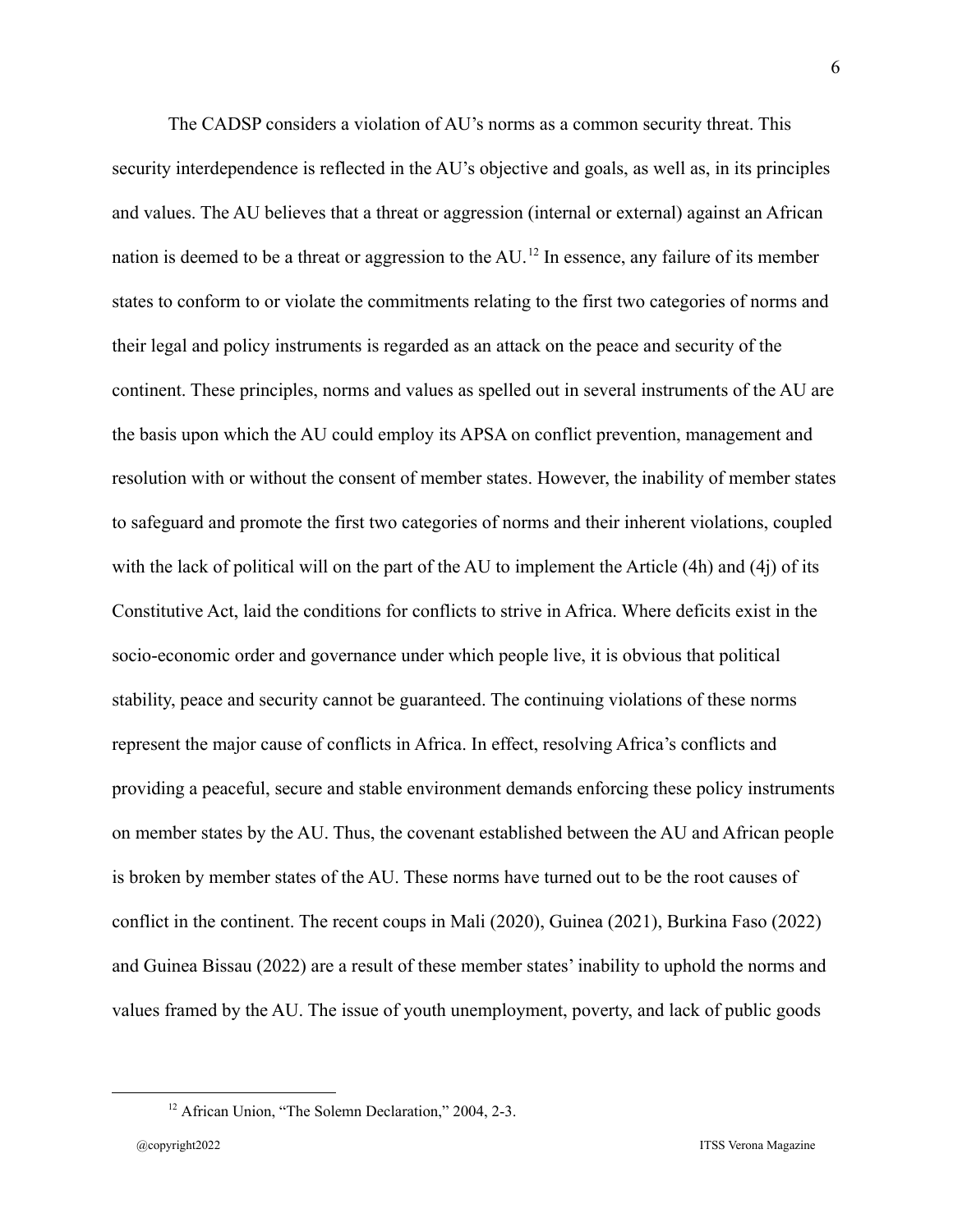within ungoverned spaces and manipulation of the democratic process are norms that have been violated and now triggered a wave of political instability on the continent.<sup>13</sup> Addressing these issues will need some decades of purposeful investments that the African States cannot currently afford. The wave of Extremist Terrorism in the West Africa Sahel is conditioned on these factors that turned out to be the fault lines through which terrorism and insurgency continue to flourish. The current scourge of conflict in Africa could only deepen these fault lines with serious consequences to Africa's stability and development.

#### **African Security Architecture**

The establishment of the AU brought about a normative shift, from the principle of non-interference to one of non-indifference. Institutionally, it establishes an extensive PSC (2004) with far-reaching powers to enable it to address the threats to its Normative and Policy Framework and Instruments. Such powers include the right to intervene in a member state either with or without consent.<sup>14</sup> Despite the Assembly of Head of States being the principal organ, the peace and security function of the PSC makes the latter the most important organ in the AU.<sup>15</sup> Article 5 (2) of the PSC Protocol identified four pillars that should support the PSC: Continental Early Warning System (CEWS); Panel of the Wise (POW); African Stand-by Force (ASF); and the Peace Fund. In addition, Articles 8 and 16 further established the Military Staff Committee (MSC) and the Regional Economic Communities (RECs)/Regional Mechanism (RMs) as pillars

<sup>13</sup> Ulf Engel and João Porto Gomes, *Africa's New Peace and Security Architecture: Promoting Norms and Institutionalising Solutions***.** (Farnham, Surrey, England: Ashgate Pub. Co., 2010), 3.

<sup>&</sup>lt;sup>14</sup> Alhaji Sarjoh Bah et al., "The African Peace and Security Architecture: A Hand Book" (Addis Ababa: Friedrich Ebert Stiftung, 2014), [https://library.fes.de/pdf-files/bueros/aethiopien/10779.pdf,](https://library.fes.de/pdf-files/bueros/aethiopien/10779.pdf) 28.

<sup>15</sup> Wolf Kinzel, "*The African Standby Force of the African Union. Ambitious Plans, Wide Regional Disparities: An intermediate appraisal*," 2008, (Assessed February 02, 2022), [http://www.swp-berlin.org/common/get\\_document.php?asset\\_id=5514,](http://www.swp-berlin.org/common/get_document.php?asset_id=5514) 18.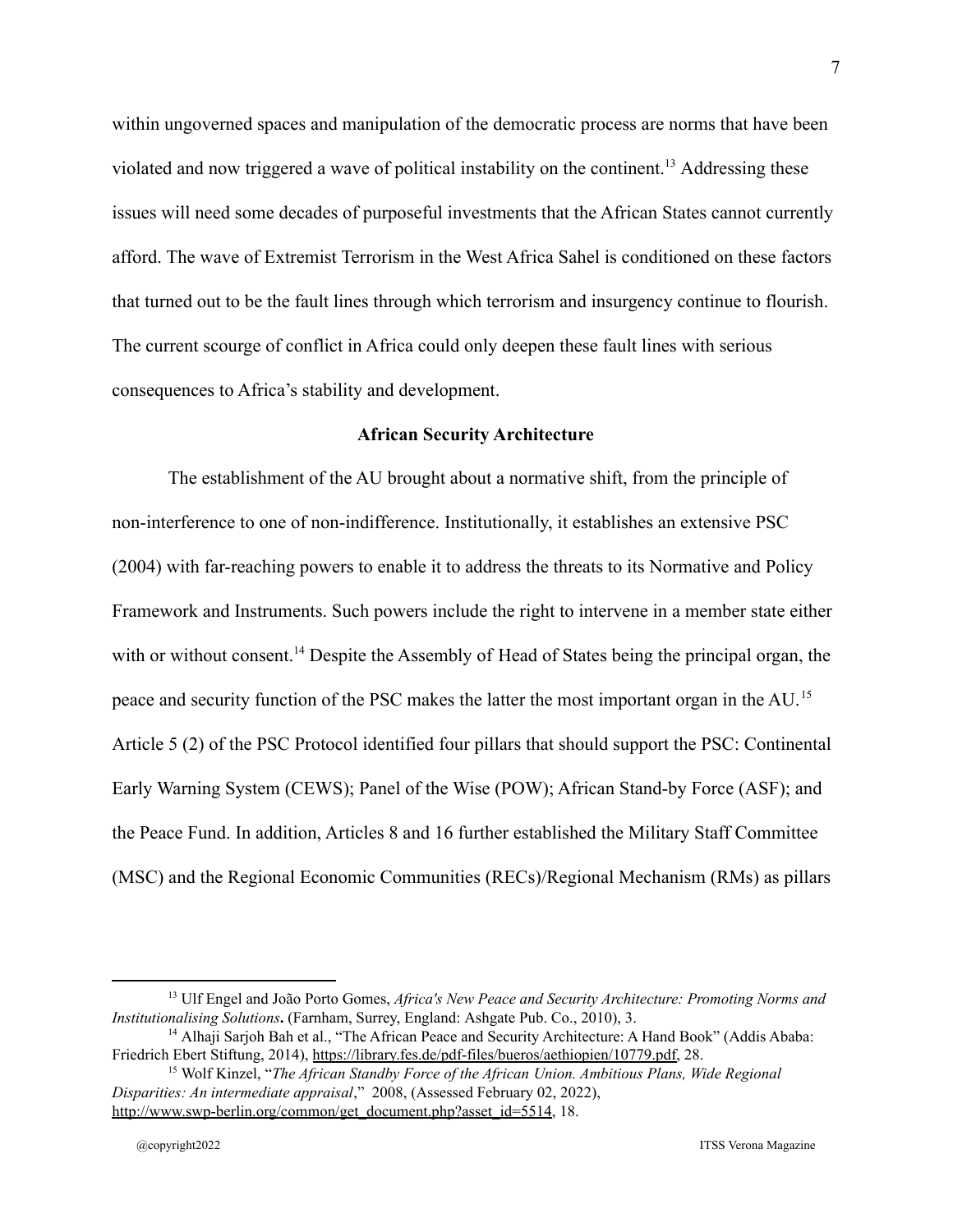of APSA.<sup>16</sup> The PSC and its pillars are hereafter referred to as the African Peace and Security Architecture (APSA). The continental pillars of the PSC work in tandem with the various Regional Economic Communities (RECs) or RMs peace and security structures established.

The APSA has authorized and deployed PSO missions in Burundi, Comoros Island, Darfur, Somalia, Mali and the Central African Republic (CAR) with diverse mandates since 2003.<sup>17</sup> Though met with strong resistance from African leaders, APSA has also made some attempts on instituting and enforcing AU's Normative and Policy Framework in the continent. For example, the AU's deployment of troops in the Comoros Adjouan Island in 2008 enabled the central government to re-assert legitimate control against belligerent security forces.<sup>18</sup> Also, the AU through APSA responded to the Cote d'Ivoire election crisis, calling on former president Laurent Gbagbo to accept the 2010 election result and relinquish power.

However, recent military coups in Africa indicate that the AU has lost credibility in reversing these coups and restoring constitutional order. The AU has relied more on diplomacy and economic sanctions, with little appetite for military intervention. According to Makinda and Okumu, the ongoing conflicts in Darfur, DRC, Somalia and the deepening crisis in the West African Sahel illustrates the lack of capacity by APSA to implement the framework for which it was created. The AU's inability to fund Africa's defence and security architecture has delivered a major blow to its credibility as a continental organ responsible for peace, security and stability in Africa. Even though the underlying reasons for this incapacity are many, the core reason has been noted to be the concept of self-pacification and lack of political will.<sup>19</sup> The Assembly, being the

<sup>16</sup> Besada, *Crafting an African Security Architecture,* 2010, 47.

<sup>17</sup> Tardy and Wyss, *Peacekeeping in Africa,* 2014, 37.

<sup>&</sup>lt;sup>18</sup> Duncan Woodside, State of the Union – The Future of the African Union, HIS Global Limited, 7 July 2011, 5.

<sup>19</sup> Makinda and Okumu, *The African Union,* 2008, 118.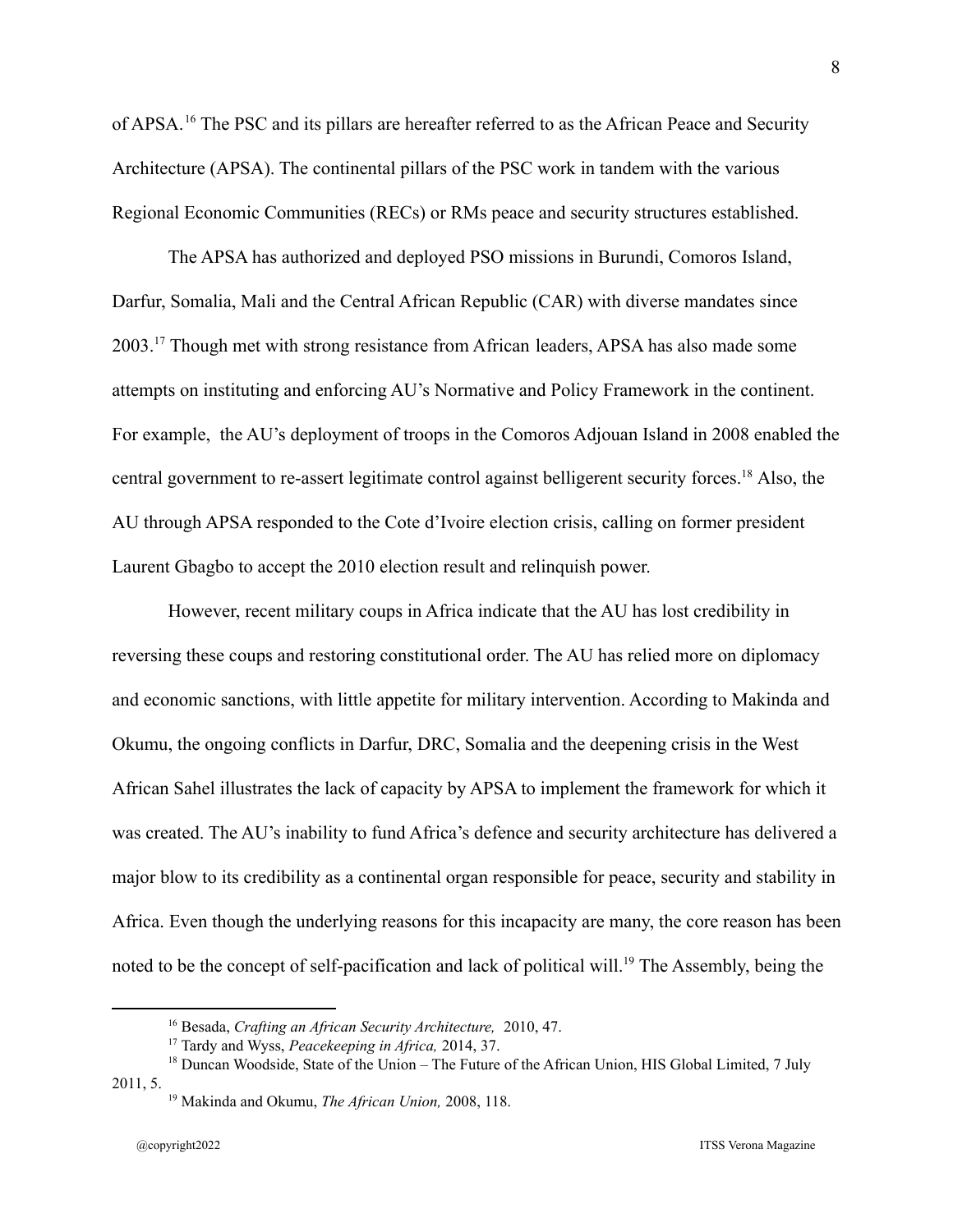supreme body that authorized APSA's Normative and Policy Framework, continues to be divided over its interpretation and implementation. The principle of consensus that underpinned decision-making within the PSC hinders objective decisions to be taken against some member states who continue to violate APSA's Norms. Also, member states are still facing challenges to fund the operationalisation of APSA and its regional standby forces to address insecurity in their region. Rather, 'Coalition of the willing' member states contribute troops to resolve their insecurity problems that work outside the framework of APSA. The G5 Sahel and the Task Force Brigade in DRC are examples.

#### **Conclusion**

The rhetoric of 'African Solution to African Problem' has lost its flavor within the continent. The APSA is hamstrung by its creators- member states of the AU. For Africa to surmount its insecurity challenges, the AU and its member states should have the political will and cohesion to revamp and operationalise APSA as a matter of urgency. Otherwise, the pervasive insecurity in the continent could only create more instability in the region. The most critical line of effort for member states is to uphold and invest in the preservation of all elements of the AU's Normative and Policy Framework. This intervention could take decades to tackle these fault lines. But a journey of a thousand miles starts with the first step.